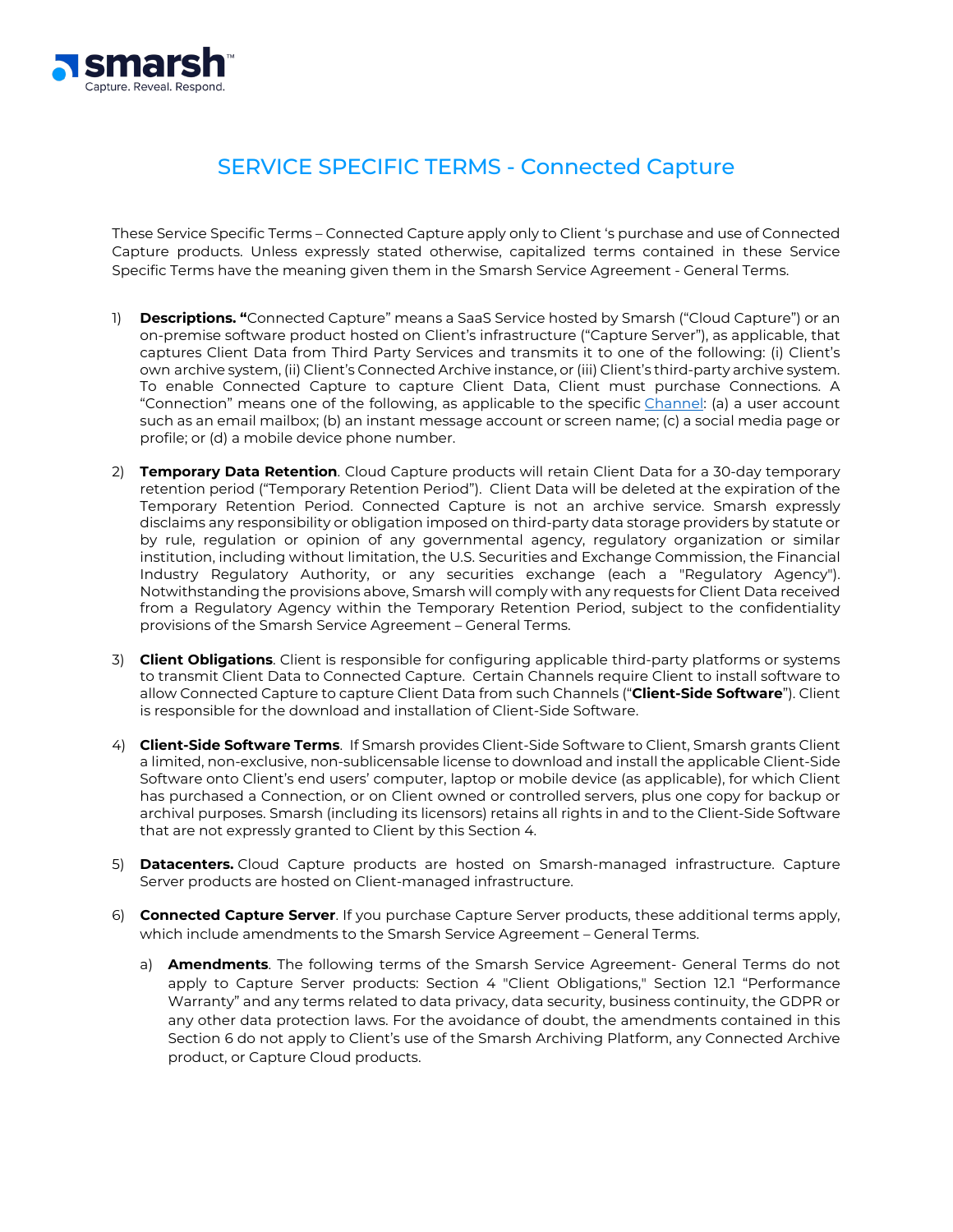

- b) **Activation.** Unless Client purchases a separate Professional Services package of installation and configuration services for Capture Server products from Smarsh, Client must perform the installation of Capture Server products on Client servers without assistance from Smarsh. The Activation Date for Capture Server products is the date that the Software is delivered to Client pursuant to the Software Performance Warranty below. Client accepts Capture Server products on the Activation Date. If Client purchases a Professional Services package of installation and configuration services for Capture Server products, Smarsh will assist Client with the installation and configuration of such Capture Server products in accordance with the applicable statement of work for such Professional Services package. The Fees for the Professional Services package depend on the Capture Server licenses purchased and will be specified in the applicable statement of work. In addition, Client will pay the expenses reasonably incurred by Smarsh in the performance of such Professional Services.
- c) **License Grant.** Subject to Client's compliance with the terms of this Agreement and payment of applicable fees, Smarsh grants to Client a non-exclusive, non-transferable, non-sublicensable license during the Term to download, install, make one backup copy of the Capture Server product, and use the object code form of the Capture Server product together with its documentation, solely for Client's business purposes up to the number of licenses specified in the Order Form. Capture Server products may be delivered with, or link to, programs that are copyrighted and made available under one or more open source or public licenses that permit copying, modification and redistribution of its source code ("**Open Source Software**"). Open Source Software is separate and distinct from the Capture Server product and is made available pursuant to the terms of its applicable license. Smarsh and its licensors retain ownership of all right, title, and interest in and to Capture Server products. Except as expressly set forth in this Section 6(c), no rights or licenses are granted to Client. Client shall not reverse engineer, decompile, disassemble or otherwise attempt to discover the source code or underlying ideas or algorithms of the Capture Server products. Client shall not (i) modify, translate, or create derivative works of, copy (except for one archival or back-up copy), or transfer to a third party any rights in the Capture Server products. Client shall not remove, deface, or obscure any copyright, trademark, or other proprietary notice contained on or in the Software.
- d) **Records and Audits**. Client will maintain accurate records necessary to prove compliance with the terms of the license, including the number of users of the Capture Server products. Upon Smarsh's reasonable written request, Client will provide Smarsh with information necessary to verify such compliance. If Client discovers that it has exceeded the number of licenses or Connections that it has purchased, Client will immediately notify Smarsh and pay the associated fees for such additional licenses and Connections. Upon 7 days' prior written notice, Smarsh may conduct an audit of Client's relevant records and facilities to verify Client's compliance with this Section 6(d). Such audits will be at Smarsh's expense, unless the audit reveals that Client has underreported licenses or Connections, or underpaid Fees, by more than 10% during any audit period, in which case Client will bear the reasonable costs of such audit. If an audit reveals any underpayment, Client will promptly pay any amount due.
- e) **Maintenance and Support**. Smarsh provides maintenance and support services for Capture Server products in accordance with the applicable Maintenance and Support Policy located at <https://www.smarsh.com/legal/CaptureServerSupport> ("**Maintenance and Support**"). Maintenance and Support services begin upon the Activation Date and expire upon termination of the Agreement.
- f) **Performance.** Client is responsible for the supervision, management, and control of its affiliates' and end users' use of Capture Server products, and for the provision and proper maintenance of the hardware and any supporting software (such as operating-system updates and virusprotection software). Capture Server products may contain automated tracking features to verify Client's use is within the terms of the license. Client will not hinder, impede, alter or prevent the